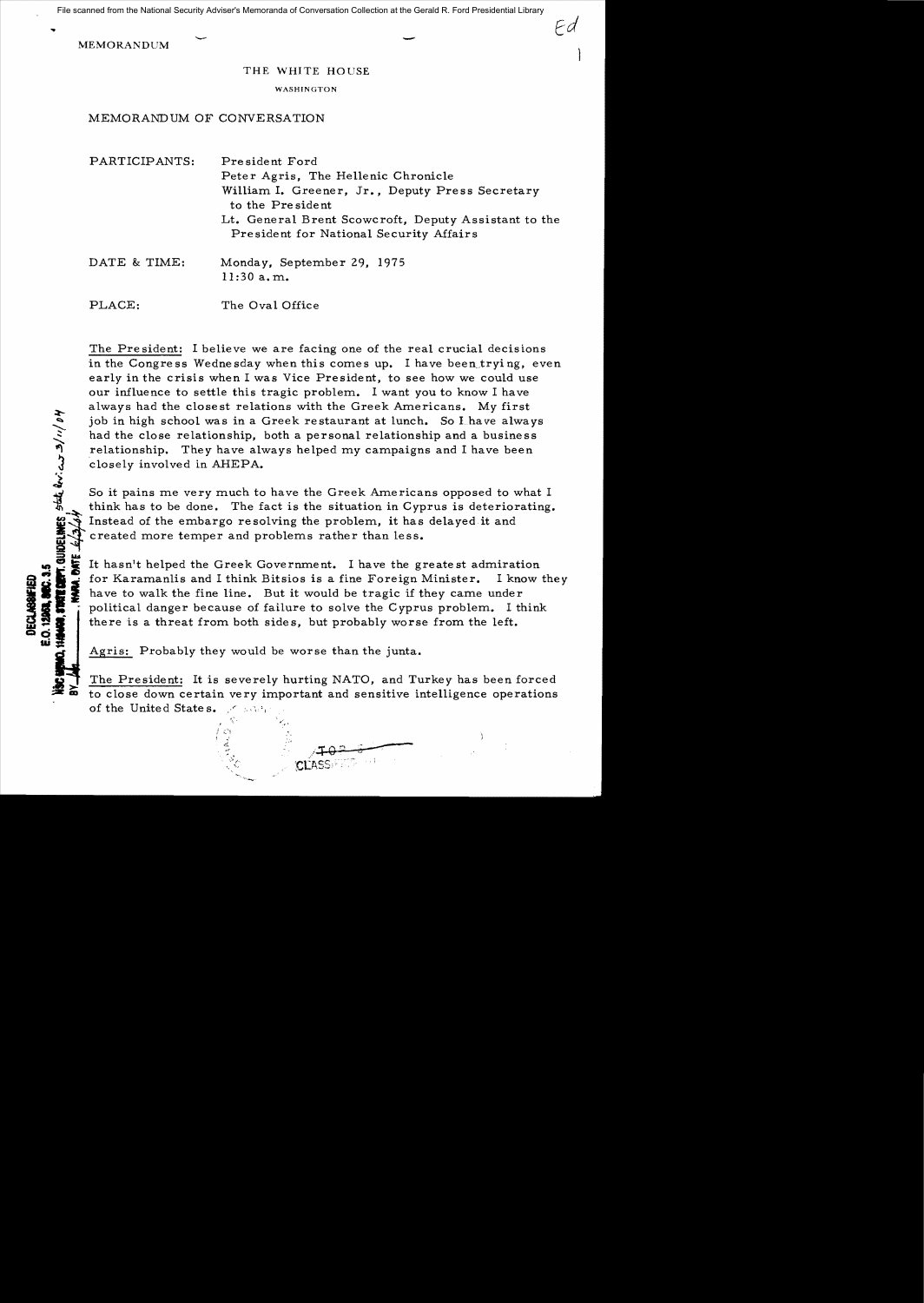You know all these things, but it has failed to help Cyprus, it has hurt NATO and our intelligence operations and has not helped the Greeks.

I have told Demirel that if the embargo is lifted, we would expect some movement. I have told our NATO allies we would expect their help in getting moveme nt.

I know Brademas and Sarbanes don't agree. We have met three to four times and we still have differences. But I don't see how any objective person can say Greece has been helped. If I am wrong, I would like to hear your views.

Agris: I would not say you are wrong on the facts. There may be a difference on interpretation of what might or might not happen.

Mr. Lloyd Waring is a great supporter of yours and wanted me to talk to you. I think the Greeks and even non-Greeks have confidence in our paper. We have not tried to demagogue this issue. You have never seen me in with AHEPA or the Archbishop.

I think a lot of the ill feeling is not at you but at how the State Department has handled the situation.

There were a lot of Greeks behind Durkin. The restaurant owners get to a lot of people every day.

The tragic thing if that most of the Greek American people believe in your philosophy. Hard work, law and order **--** all of the se things. I am not here for publicity. I want to help with a problem which is tearing me apart. I can understand your and Secretary Kissinger's attitude on the embargo. But they were as intransigent before as after. How do we know they will move?

The President: We have general assurances. Besides, there will be lots of legislation coming up. If they don't move, the cutoff can easily be reimposed.

Agris: I am glad you told me that and that you were thinking along those lines.

One other point is our long friendship with Greece. I know Makarios is as intransigent as the Turks. Clerides I think could have gotten farther if he hadn't been tied down.  $\mathcal{L} = \mathcal{L} \cup \mathcal{L}$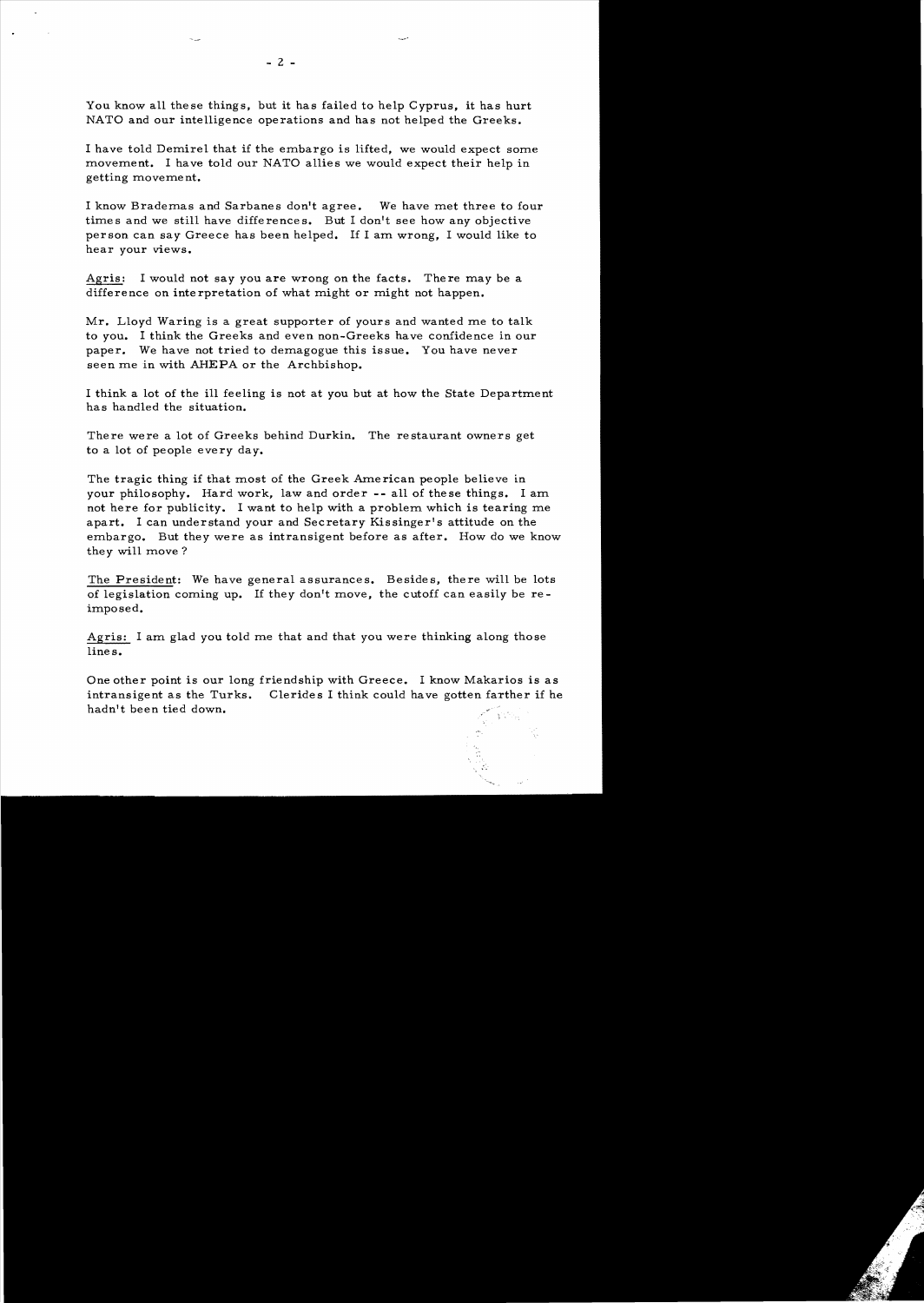The President: Just by happenstance, Makarios and I sat next to each other at Helsinki. I told him that if we didn't get the embargo lifted, I would wash my hands of it. He didn't want that.

Agris: You have to understand Makarios. He is from a poor family and got where he is on his own. If there were an enosis, he would lose his religious independence as well as his political independence. He would be nuts to give this up, and I have been writing this way since' 64. Now I know that the 40,000 Turkish troops won't budge by themselves. Makarios doesn't seem to see this. Clerides does, and he and Makarios don't see eye to eye. Karamanlis is very upset.

The President: I know. He told me.

-

 $\sim$ 

Agris: I know the pride and ego of the Turks and what a problem we face that way. A Turk told me if you could give some aid secretly... I know it is unrealistic but they are hung up on their pride. The Greeks are much the same. That is a good part of the problem.

The President: Now we are faced with a Turkish election, with Ecevit the guy who sent the troops there and Demirel with a razor-thin margin.

We understand why Karamanlis can't come out publicly. And the Turks have this election. The consequence is that there is no movement.

Agris: But the Greeks think we could have stopped the coup and the Turkish invasion and did neither. They don't understand, in view of the strong friendship over the years and the way the Greeks have stood by us.

[There was a discussion of the legality of a Section 816 waiver, etc.]

The President: I do have a personal commitment from Demirel that he will move if the embargo is lifted, and from the NATO leaders to help produce movement.

The crucial areas at issue are that the Turks, with  $18\%$  of the population, have 40% of the land. The difference here has narrowed to 4-5%. Then there is refugee resettlement, and the nature of the government. There are really apparently no irreconcilable differences. They are soluble if we can ever get the parties to sit down for a period without outside pressures.

Agris: Karamanlis has authorized me to say that if you could give him economic aid -- I know he was asking for \$250 million.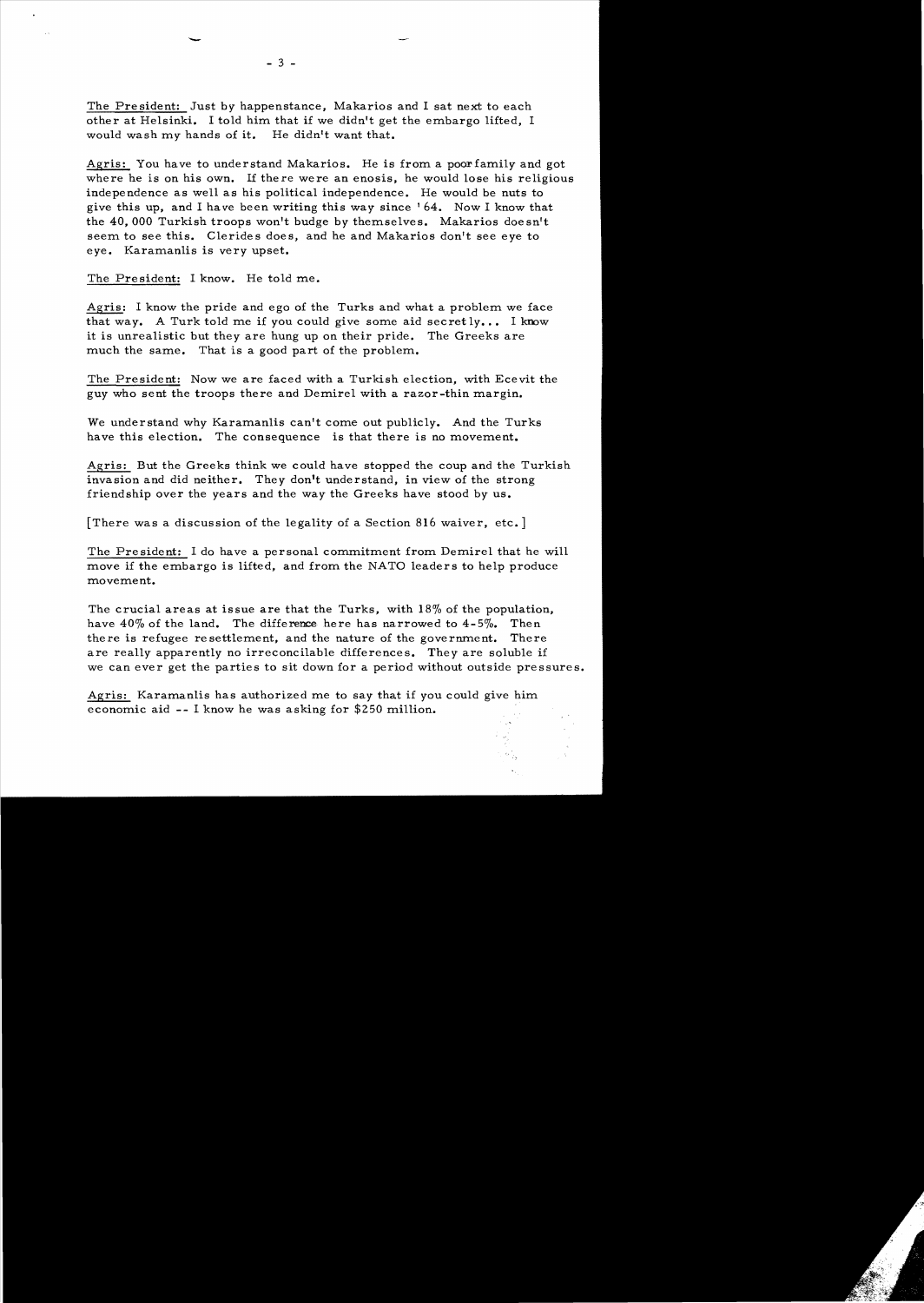The President: We are working on that. I don't know what the whole figures are. Brent, can you get me our figures?

Agris: The other thing is the refugees. If they would only let the refugees go home. [He shows photos] I something could be done on the humanitarian side. That would take much of the sting out of the issue.

The President: I don't honestly think you will get movement before a settlement. The aid is no problem, but this we have to get the Turks to do. There is no way to get this by Wednesday.

Agris: I could have guaranteed you in August a lifting of the embargo for this humanitarian gesture. It is these refugees -- every week there are more pictures and stories.

We have the 25th Anniversary of the Chronicle coming up. If you would consider using our banquet as a forum for announcing any of these, you would be honoring us.

The President: If there is any way you can change a few votes...

[Discussion]

Agris: If the embargo is lifted, could we have a Presidential statement mentioning the Gree ks ?

The President: Of course.

[The meeting concluded. ]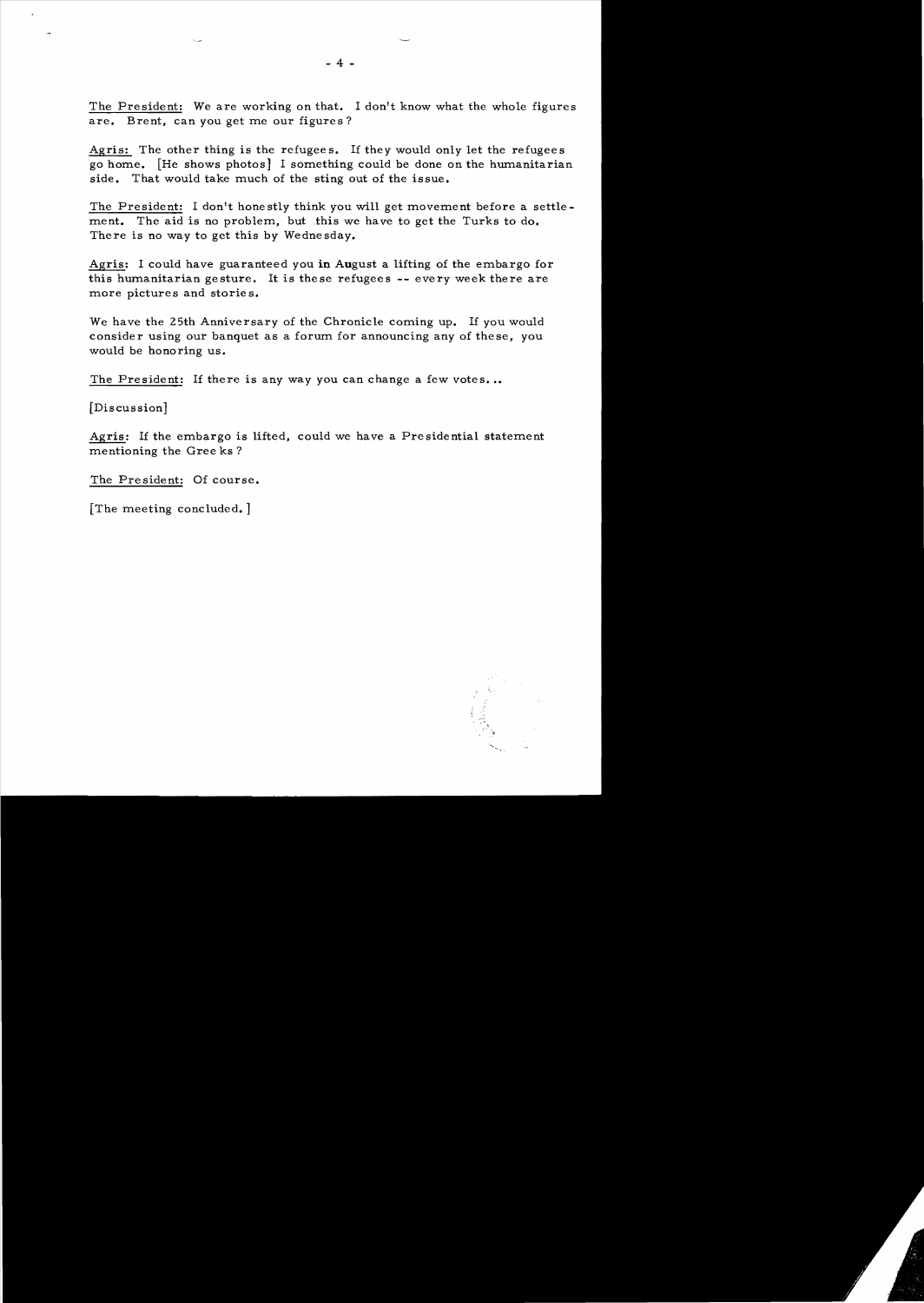FRea & State P/Peter Agris/Cruner P detaille en farin out fu real en ul Dictions in a long bled orbit this cases ep. Danne bern trying, en eauty une consider when I was UP, to the but we will ever once influence à settle this tropic purton Wenty - & have the atary hole cloud colation w/ Grash - trus, by first job in high I had con in a Great watarent at limit. So Show arrage had a clear ulatriship, both personale business. They have always helpstay enogaiges and dhave been eforty randbord in Chega. See it pais me un much to have Creek - Chan opposed to what detail has to be done. The fact in c at in largement determinations. For Instead of endange resolving - pushing it Ma delage to centil mar Cerujes & pris setter thou list It hunt befol Cuk Gut Show questit almonition for Para a 9 think plans is a finit M-I know thing have to worth a find him, hut it could be trajent they came inder put danger blemse of facture to some a log que prob. I think thank to threat from both how hot fut wasse Jeon - left A Purnacente Hass Three cunta. P It is servely truthing N#TO and Turking his luna forsed to wheedomen certain war mymbot & sussitivity with gove of oc.

**DECLASSIFIED** E.O. 12058, SEC. 3.5 NSC MEMO, MANOS, STATE DEPT. CUNDELINES, State leview 0/11/04<br>BY 14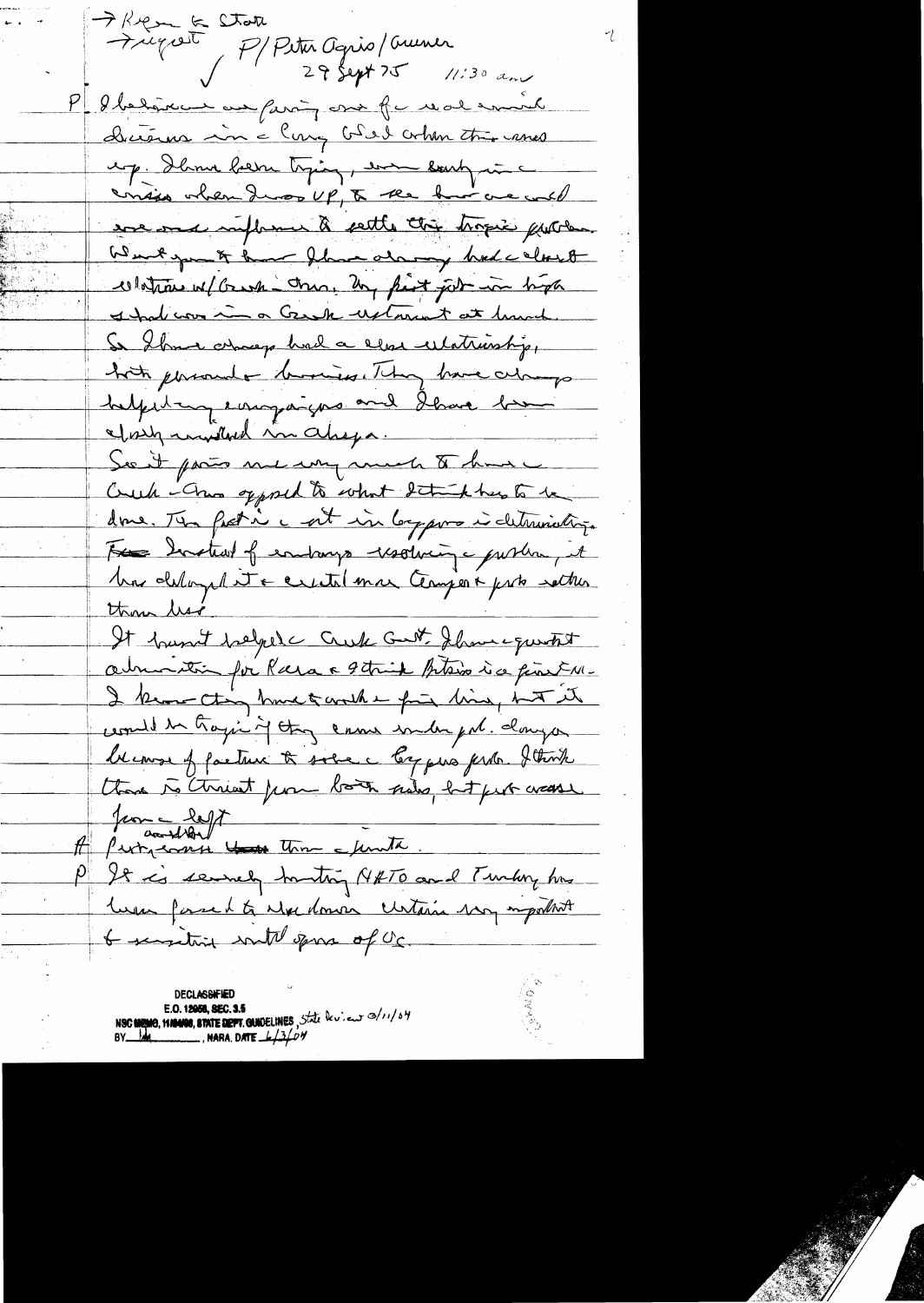You know are the task of his falled holp le spring, it has hunt NATO + am inter opro + nothelyste Crustes Thousand Durinich of indowys lefted answered liquit some manarat. It we Ged me Nati celline nu moule quit très hip ingetting I have Brak-+ Sanhanne don't a grue. We have writ 3-4 trine & still have lig. But I last ter have un députit plan du say avec has tom talged. If I am wary, I would lebets pear jour mes Inmedication you are croug on part to  $#$ There my be differ intravibilitie portet jut en une jut part hog can motivaux, (?) so a quot suggestre population womited me to talk to your. I think a hunker + was grow-Gacher have crop have the one pages, and have not tried to demayogen this result. from have never from the in w/ apparence Chappyhops, Ithink a litty - il pubin is witat you tot at how State has handled c set. There were lot of Creeks helind Doukon. The wolumnt amous get a lot of juga way day. The tragenthing is that most of c 6-A paper helmin von zum fahrlungs. Haard work, law + order - are these things. I am without for presente I want to help like a grob which is training the apost.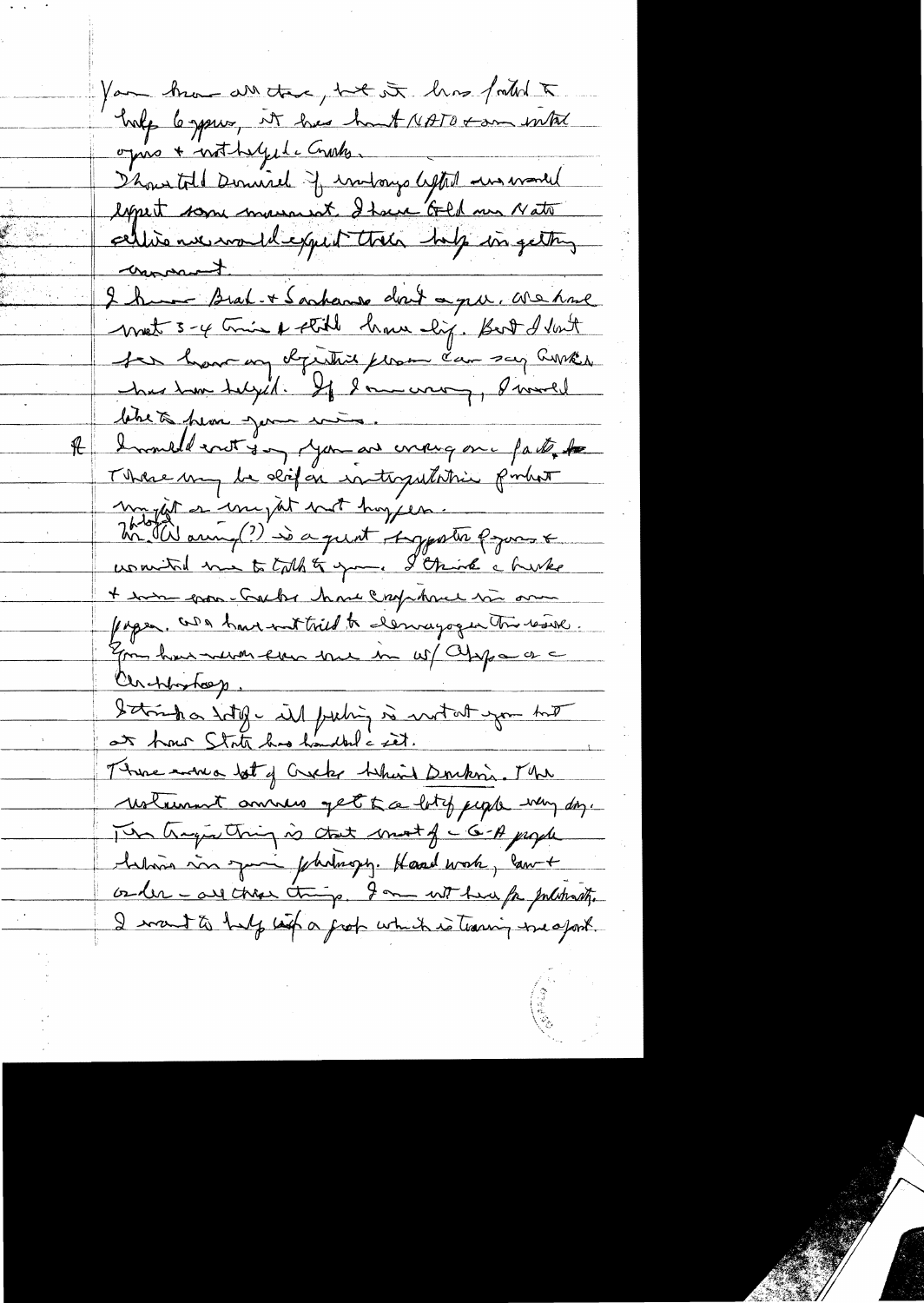I can indicating you a Sieg attitudence contains. But they were as interessingent before a often How do use heroe they will move. P We have gont assurances. Birides there and che betoy begin knowing up. If they last meet, c into pean easily be compact. I plud a go - Gold me Chat + Chat you ave thinking along those bride. One other forit is an long frientshy of Orice. I hover brakarios de se de intransigne de Muks. Clurch Strick could have gather factors if he heart been tid <u>Anna</u> I Joset by happenstrom, Inakaine + 8 tot supt to lack other of Herbenkia. I Gold him is we cholont get a windowys lepted devand work any hands of it. He limit ant that. A you have to unhastand brakaria. It & for you formily + get where he is two his amount of theme where essering, he wanted has his at whyins imigate as will as his pol. salydu - He would be noto of give this my ed hem anthy this any from 64. Unes I knows that a 40000 T troops cross hudge of by themshire, Inakains Don't servite see tri. Chiles dres prof chase of he a motas dont en exe à esp. Kammelis in very expect. P & J know H & HU me AP I lemon tre partir ego f c Tracheta port me for chost wing if a Turk till me if you sall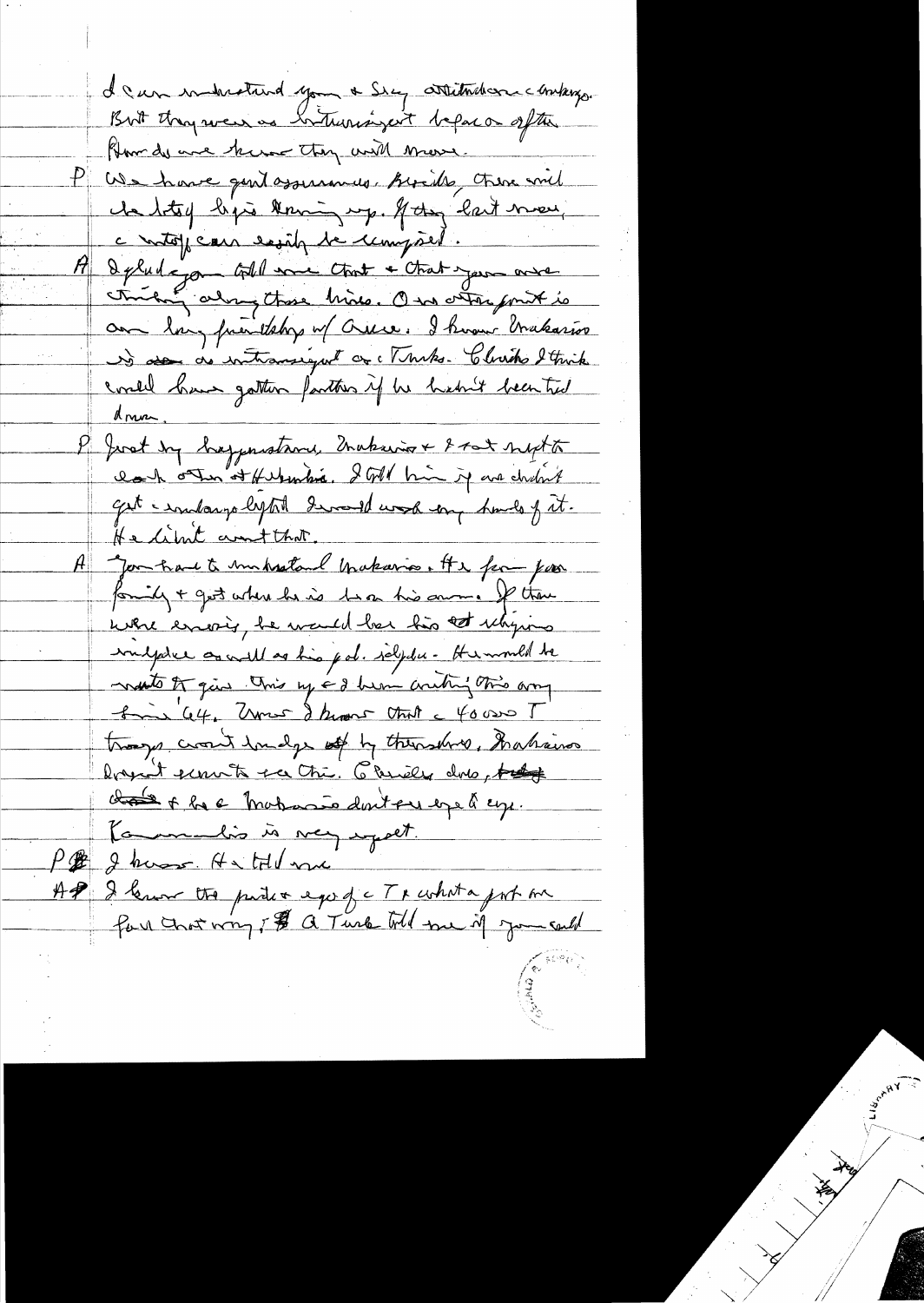give tous cont secretly.... Show it is inullechaties but they are burg my on their pride. The Creeks are much some. That is a good pot part of c produce. P know in one faud of a Telestion, or Eurite any whosent a trops there a serial w/a roya this margin.<br>We industried why Para. could ensu age ant puttinty, + The Timbes have this electron was your is that der moment A But climics think we could have stopped C Compt et immerieur diel inition. There don't improve think, in wear of a strong precident para a years + c comp c Crestes homes that ly was (Discurs q Ser Scc marier legatily, etc). P I les home a gracoud contrat form Devancel that he with wrones if writings is lifted, & from N ato hats to half a grounce movement. The crumical onor alt voin our that T, w/18hof (20). Came 40% of land. Dif there has nonround to 4-5%. These there is sepagae uptitlent + continued equat. There are really appeared use inumentation abig. They are soluble if we can una get a partire à set donom par a passed co/ o antoire personas F Narumalis has untrained met son tot 24